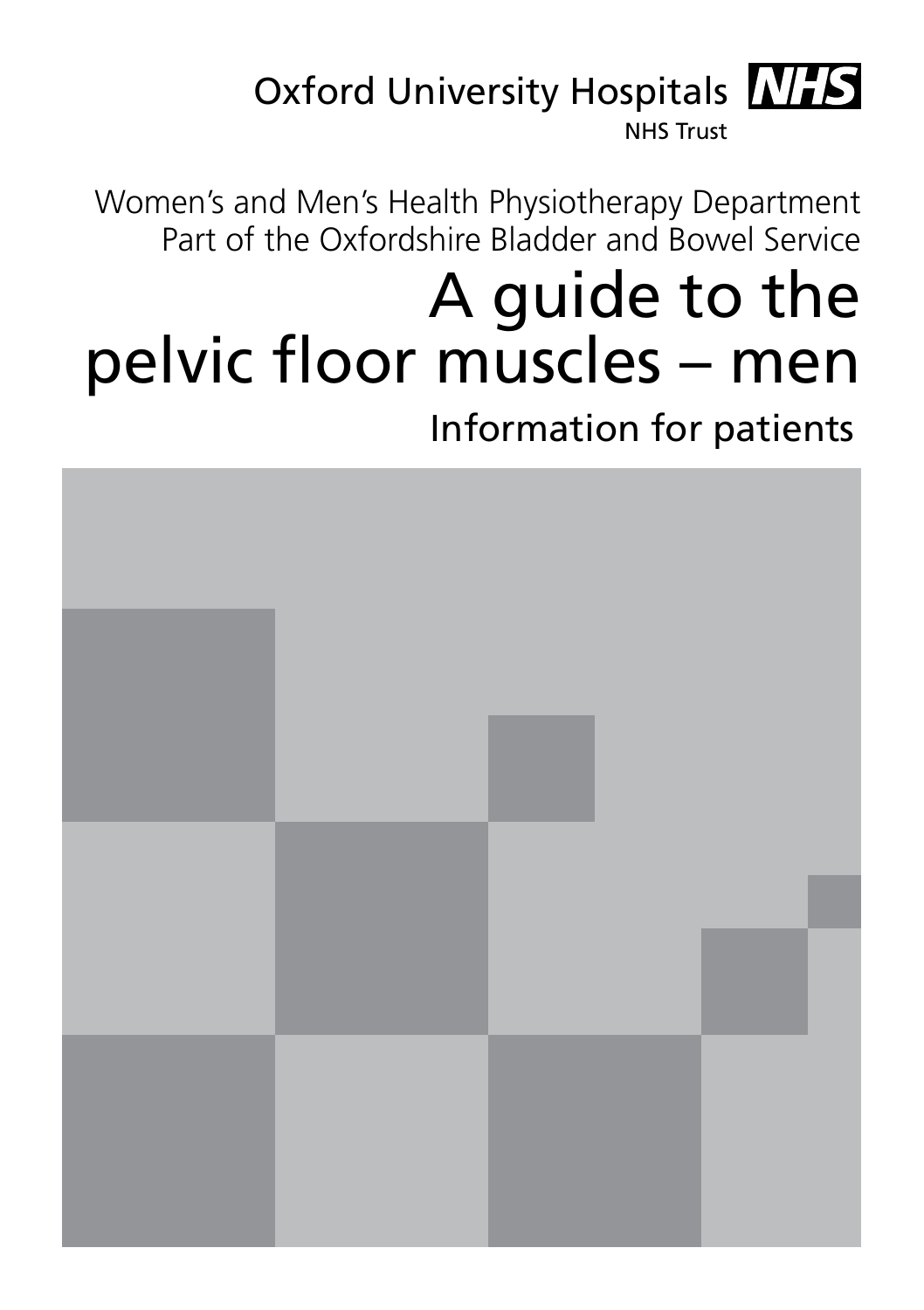# Introduction

#### Many men suffer from weakness of their pelvic floor muscles.

Common symptoms include:

- leaking urine with activity, for example during running, jumping, coughing and sneezing
- a sudden and urgent need to pass urine
- leakage of stool from the back passage
- erectile dysfunction (the pelvic floor helps you to maintain erections).

This information is a guide to be used alongside the advice and guidance given by your Physiotherapist.

## What do the pelvic floor muscles do?

The pelvic floor muscles are a supportive sling of muscles, stretching from the tailbone at the back to the pubic bone at the front. They are responsible for:

- supporting the pelvic organs the bladder and bowel, especially when standing; they also help protect these organs from external damage
- a role in erectile function during intercourse.

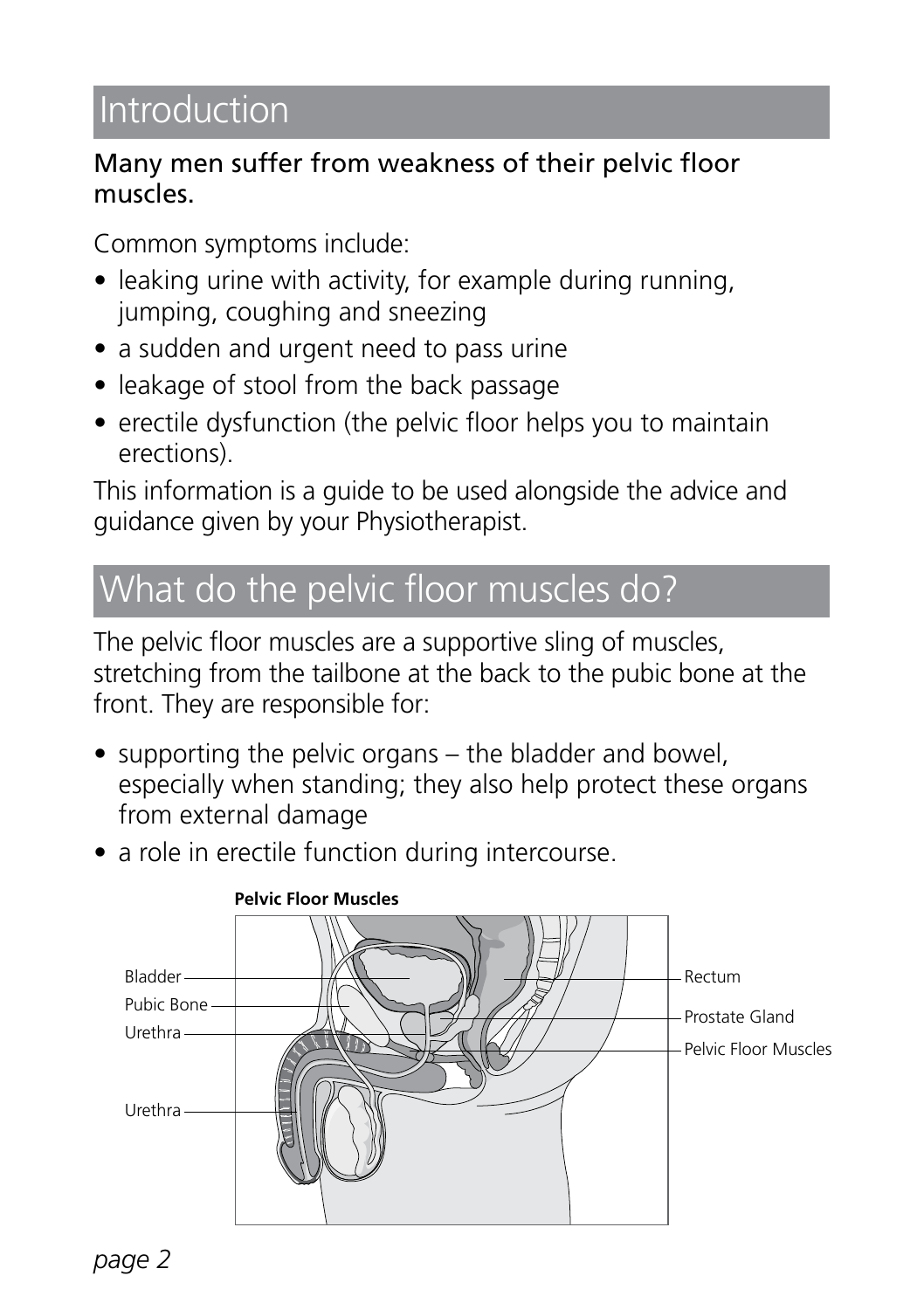Your pelvic floor muscles contract when you cough, sneeze or laugh; preventing leakage of urine.

They are kept under slight tension so that when you pass urine or open your bowels the muscles should relax and then tighten afterwards. This prevents leakage and controls the passing of urine, bowel and gas motions.

### Factors leading to incontinence or weakness

- prostate surgery
- long term cough
- constipation/straining to empty your bowels
- being overweight
- pelvic trauma or some surgery
- repeated heavy lifting.

Pelvic floor muscles can be strengthened just like any other weak or damaged muscles. They need to be regularly exercised to work well.

### How to exercise your pelvic floor muscles

- Sit, stand or lie comfortably with your knees slightly apart.
- Imagine you are trying to stop yourself from passing wind at the same time as if you are trying to stop passing urine; slowly squeeze and lift the muscles. You may feel the base of your penis move slightly up towards your abdomen.
- A feeling of gentle tightening in your lower abdomen is normal. Try to avoid pulling in your stomach, squeezing your legs together, tightening your buttocks or holding your breath. This will help to ensure that only your pelvic floor muscles are working.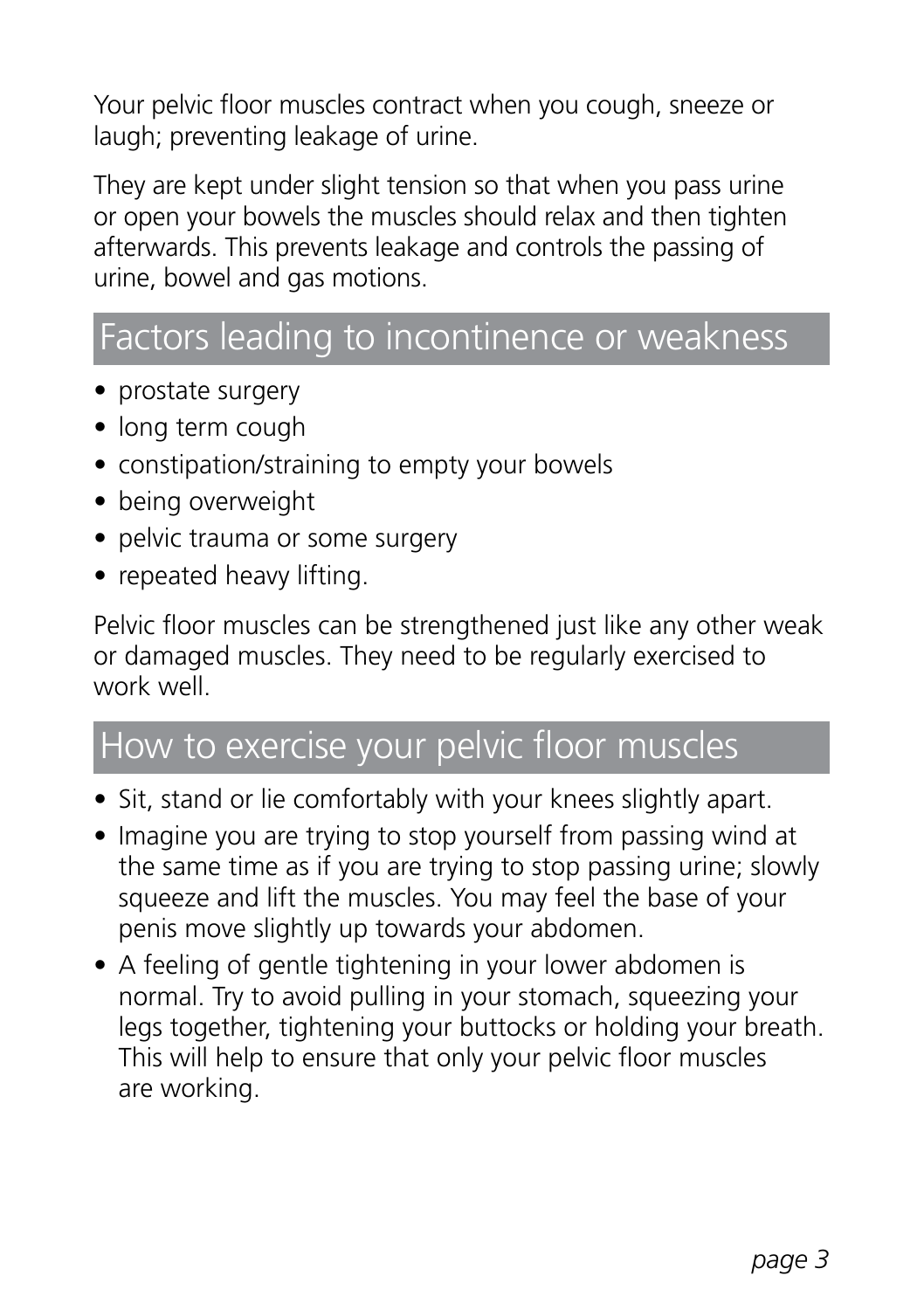### Exercise programme

First you need to find your starting point.

To do this, tighten your pelvic floor muscles and hold the contraction for as many seconds as you can, up to ten seconds.

#### **How long can you hold the contraction? ……………… seconds.**

Release the contraction and rest for the same time. Repeat the tightening, hold, release, as many times as you can, up to a maximum of ten.

# **How many times can you repeat the contraction?**

**……….……… times.**

For example, hold two seconds, rest two seconds, repeat four times.

These exercises will build the endurance of the muscles (the muscles can work harder for longer). As you improve, you will notice that you can hold your contraction for longer and do more repetitions, compared to your starting point.

When laughing, coughing and sneezing, your muscles need to be able to react quickly. It is also important to practise quick contractions. To do this, tighten the muscles quickly and strongly and then relax.

### **How many quick contractions can you do? ……….……… times.**

Aim for ten repetitions.

Aim to increase the number of repetitions of slow and quick exercises over the next six months so that you can do up to ten at a time. You will need to practise three times per day.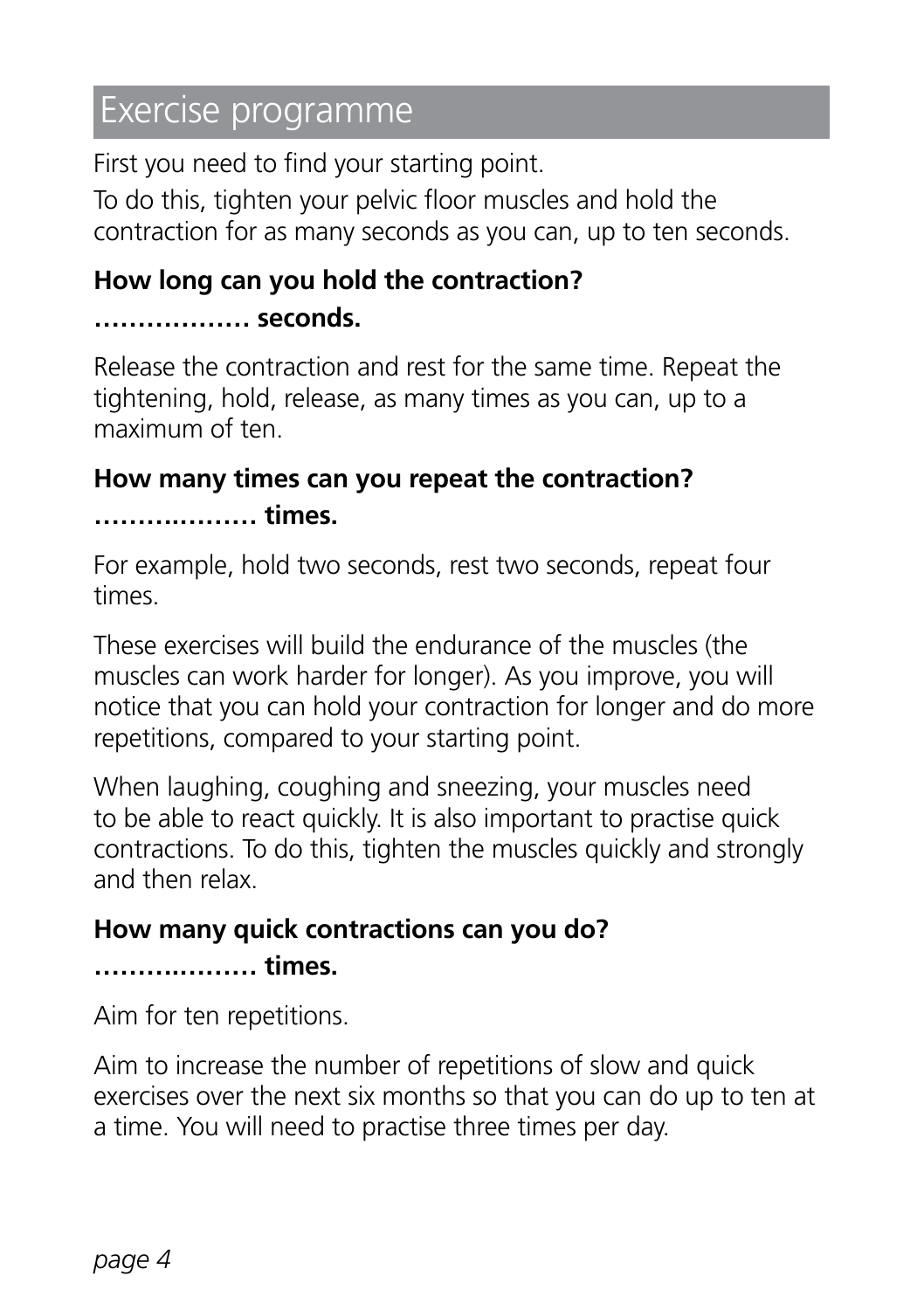# Personalised programme/advice from your physiotherapist

1. Timed contractions:

 Pull up and hold as tightly as you can for …… seconds, rest for …… seconds, repeat …… times do this …… times a day.

2. Fast contractions:

Repeat …… times and do …… times a day.

The most difficult part of the programme is remembering to do the exercises. The tips below may help to trigger your memory:

- Put coloured sticky notes or dots in places that will catch your eye (on the fridge, the kettle or your watch).
- Set an alarm on your watch/phone.
- Exercise after every time you empty your bladder.
- Exercise when waiting for the kettle to boil or when washing your hands.

*Personalised illustration box (for use by your therapist)*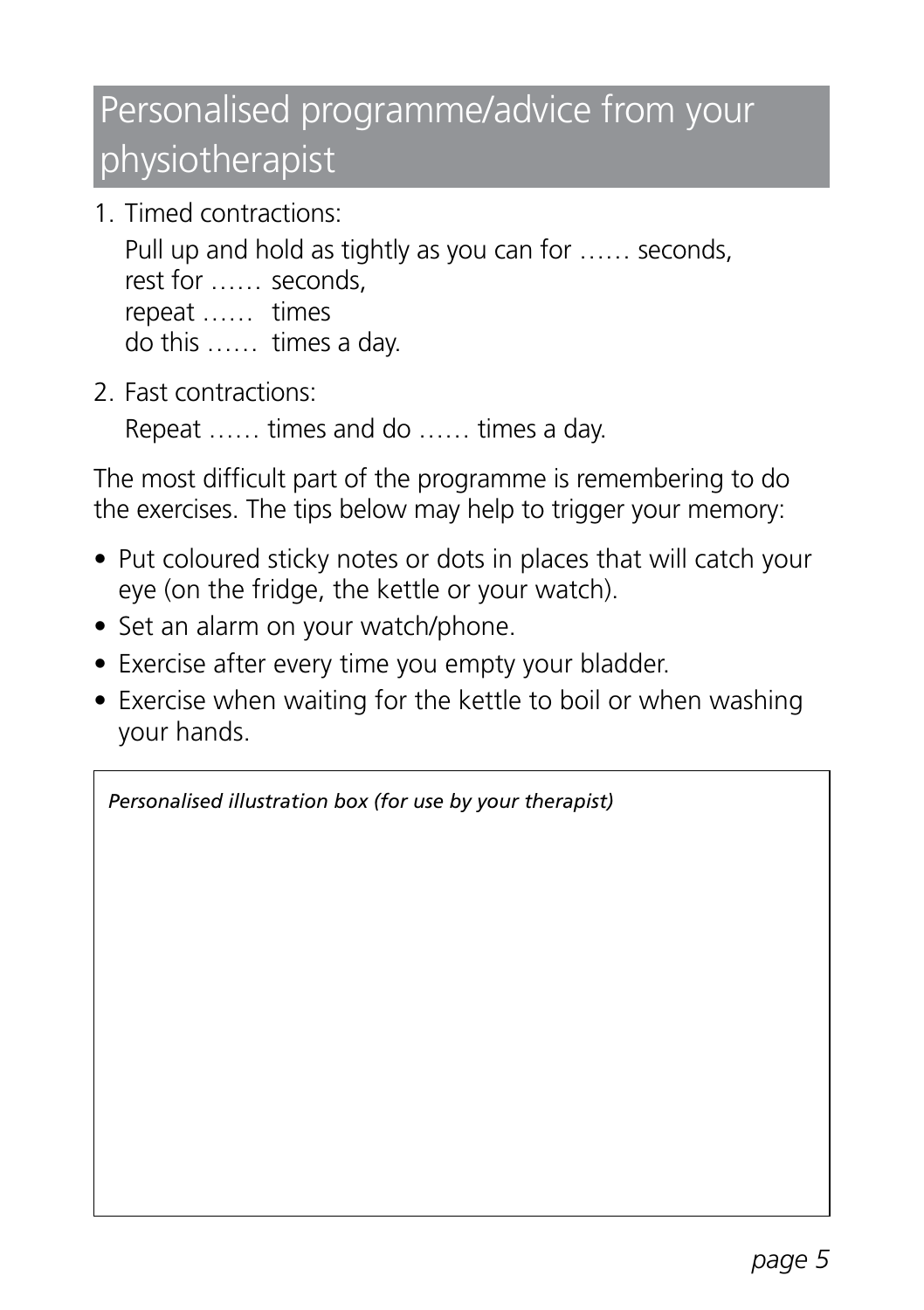# Further useful tips and advice

### **1. Avoid being overweight**

 Maintaining the correct weight can make a big difference to your symptoms, by reducing the strain on the muscles that help to control bladder and bowel movements.

### **2. Avoid constipation**

 Straining to open your bowels stretches the pelvic floor muscles, making them weaker. It is important to drink plenty of fluids and you may need to adjust your diet. This is particularly important if you have just had prostate surgery.

### **3. Drink enough fluids**

 Reduce your caffeine intake, as these drinks may irritate your bladder. Try to drink more water and aim to drink between 3 - 4 pints (1.5 - 2 litres) of fluid a day. Do not restrict your fluid intake. This can make your symptoms worse as your urine will be more concentrated. Regular drinking at the same times each day is best.

### **4. Exercises to avoid if you think your pelvic floor is weak**

- double leg lifts
- straight leg sit-ups
- repetitive heavy lifting
- high impact exercise such as jumping and running.

 These activities put increased stress and pressure on the pelvic floor muscles.

#### **5. Movement changes**

 Try to tighten your pelvic floor muscles before coughing, sneezing and laughing. This will help to prevent leakage.

### **Bladder emptying**

It is important to empty your bladder completely each time you go to the toilet. Take your time. If you think your bladder may not be completely empty try rocking your pelvis forwards and backwards; it may help to empty it a little more.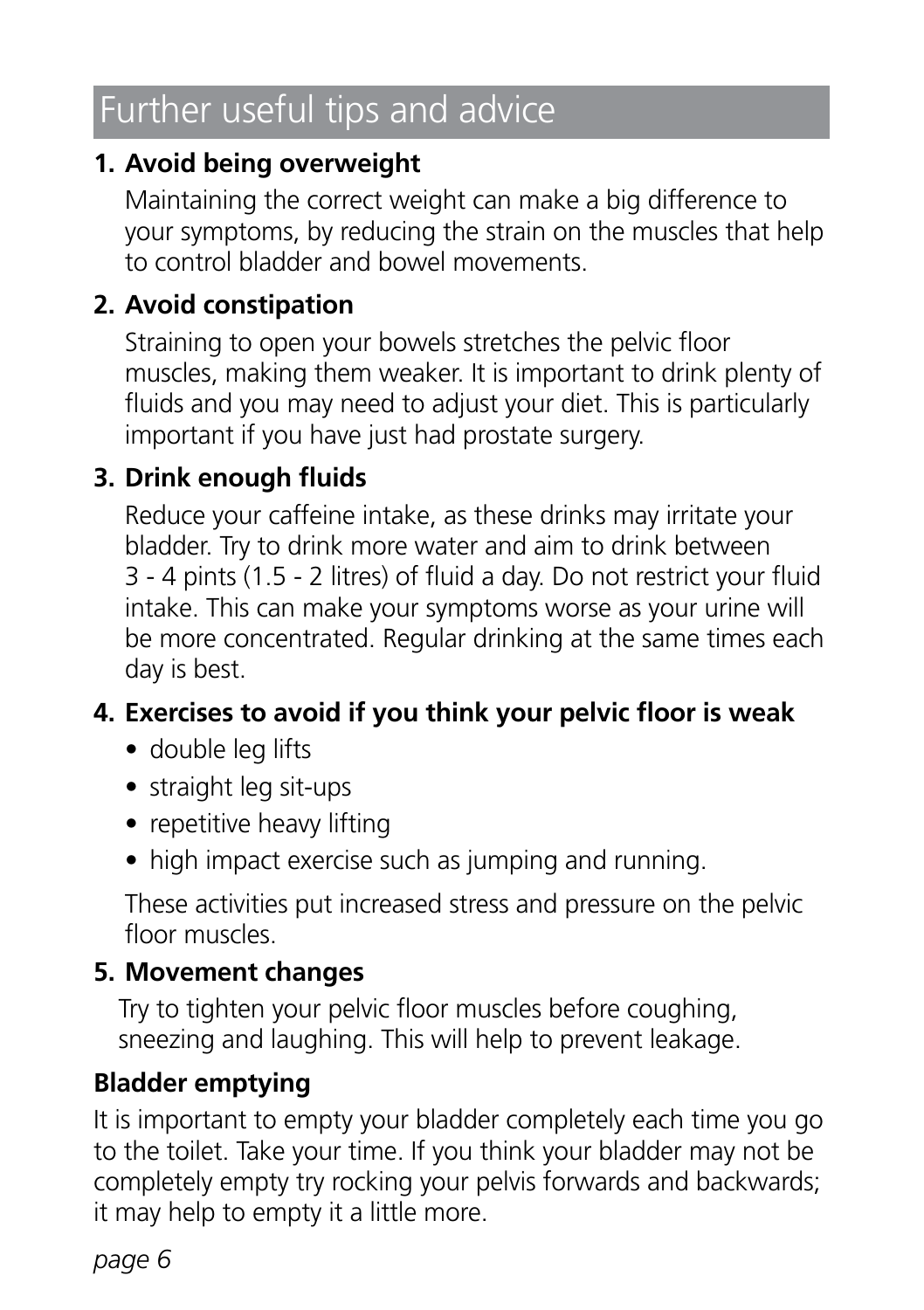### **Frequency of bladder emptying**

The bladder normally empties between five and eight times per day. This usually means emptying your bladder every 2 - 5 hours. Leaving too little or too long a time between emptying may upset this normal function. Less than two hours or more than five hours may lead to problems. You may need to train your bladder to hold more by trying delaying techniques when you feel the urge to go, such as:

- keep calm and tighten your pelvic floor muscles
- sit on a hard surface
- curl your toes hard
- distract your mind by counting backwards, singing a song, etc.

Holding too long can result in the bladder not working correctly in the long term as the bladder muscle can become overstretched.

If problems continue you may need to seek further medical advice.

Your appointment:

Date **Date Time** 

Please contact the number below if you are unable to come to this appointment, giving as much notice as possible.

*The information contained in this leaflet is intended for educational use only and not for the diagnosis or treatment of a specific condition, which should only be undertaken by a qualified healthcare professional.*

### Further information

If you require any further information after reading this leaflet, please contact:

Your physiotherapist:

#### Tel: **01865 235 383**